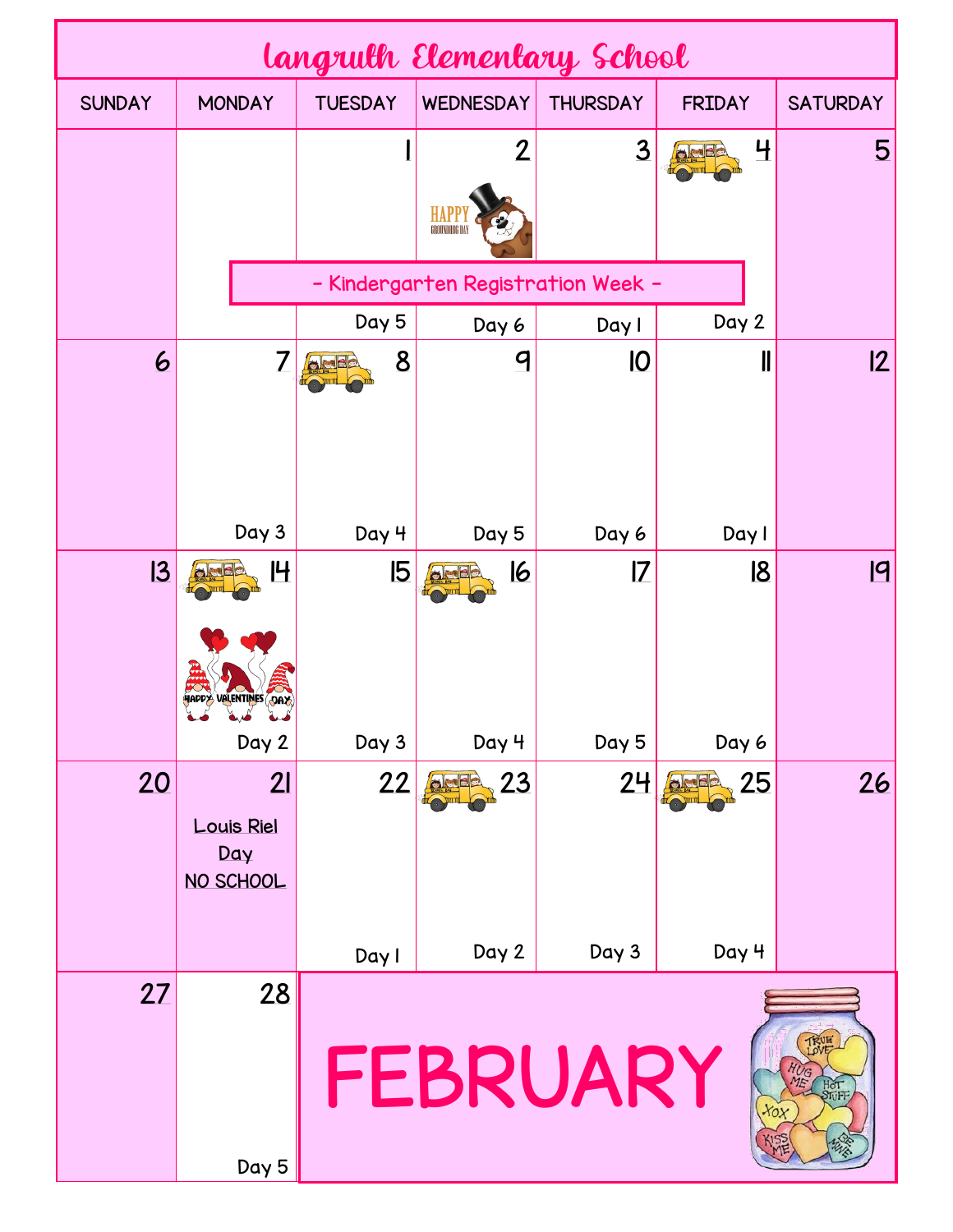## **Langruth Elementary School Newsletter**<br>Administrative Assistant: Mrs. Cande

Administrative Assistant: Mrs. Candace Kennedy

## I LOVE to READ Month

February is I Love to Read Month. Reading books to children stimulates their imagination and expands their understanding of the world around them. Reading exercises our brain, improves concentration, helps children develop an imagination as well as important listening skills.

This year we will be doing an Olympics Theme for I love to read month. We will kick off I Love to Read Month with our traditional Books & Breakfast/ Pajama day on Monday, February 7th. Students will enjoy a pancake breakfast in each of their classrooms to ensure physical distancing can take place.

Staff have been working to plan some Olympic Themed Reading Challenges throughout the month. Please watch for a specific I

LOVE to Read Calendar of events that we will post on our school Facebook Page and Website soon. Students will be bringing home weekly reading logs that they will return to Mrs. Kennedy in the office each Monday for a chance to earn "Reading Medals" that will be on display. They will also be bringing home a

"Reading BINGO" that they can work on for the entire month. They can return it to Mrs. Kennedy in the office on February 25th for a chance to earn some extra "Reading Medals."

Happy Reading!



Box 148 - 101 Helgason Ave. E Langruth, Manitoba R0H 0N0

Important Dates

Jan. 31 - Feb. 4 - Kindergarten Registration Week. February 21 - No School March 4 - PD Day No School March I4 -Admin. Day No School March 25 - Last Day of Classes March 28 - April I -Spring Break April 4 - Classes Resume -Day 5 April 7 - Parent Teacher 4 - 7 April 8 - Parent Teacher - 9 - 12 Admin/PD Day - No School April 15 - Good Friday - No School April 22 - Admin/PD Day No School May 23 - Victoria Day - No School June 29 - Last Day of Classes June 30 - Admin. Day



Phone: 204-445-2001 Email: les@pinecreeksd.mb.ca Website: http://les.pinecreeksd.mb.ca/